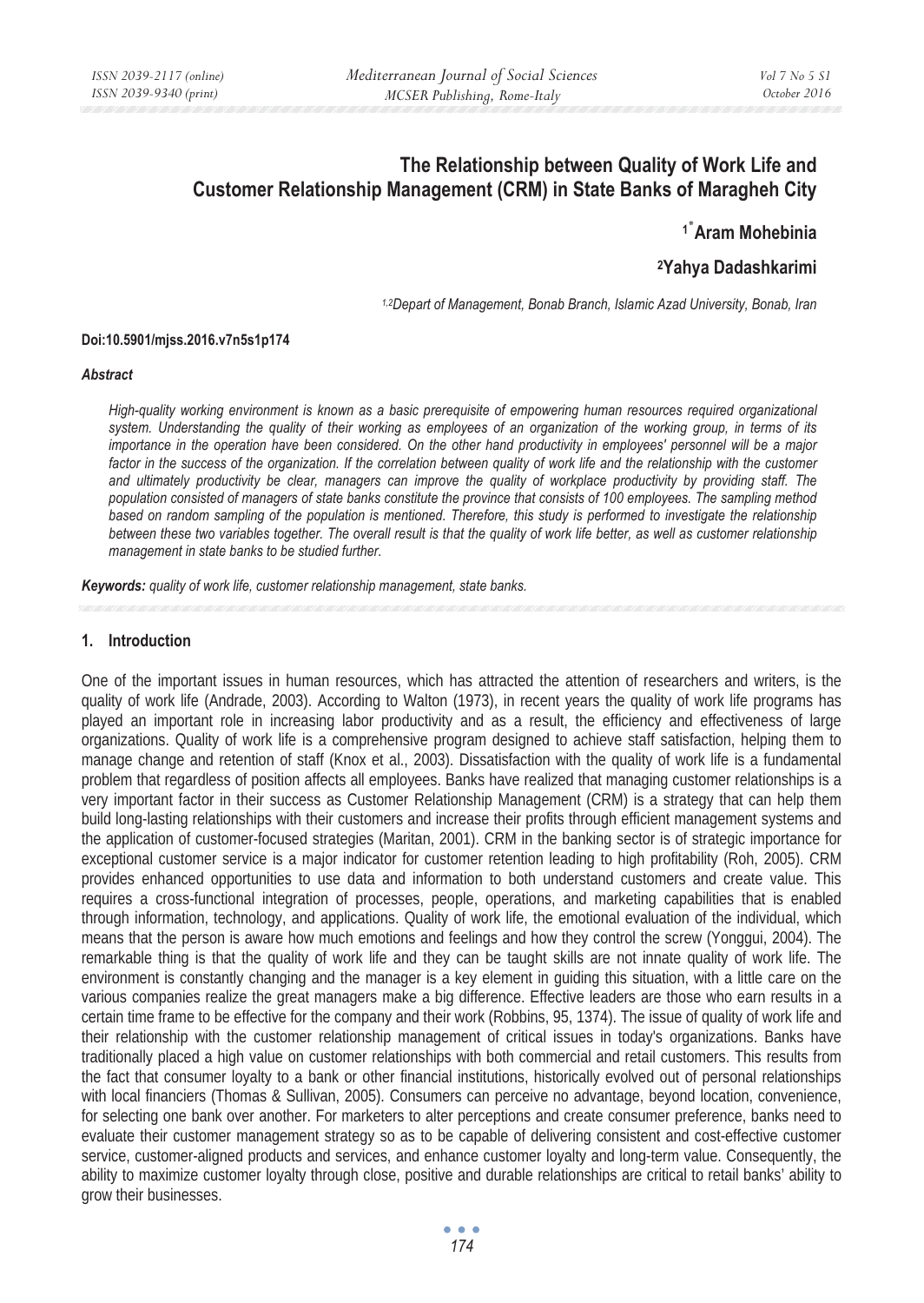#### **2. Research Goals**

This study aims at identifying the relationship between quality of work life and customer relationship management in private and public Bank branches. To this, the following objectives are as follows, according to Walton theory.

- 1. Identify relationship awareness and customer relationship management in state Bank of Maragheh city.
- 2. Identify the relationship management and customer relationship management in The state Bank of Maragheh city.
- 3. Identify the relationship between social consciousness and customer relationship management in state Bank of Maragheh city.
- 4. Identify the relationship between relationship management and customer relationship in State Bank of Maragheh city.

And applied research objectives are:

- 1. Evaluate the quality of work life in state Bank of Maragheh city.
- 2. Evaluation of customer relationship management in state Bank of Maragheh city.
- 3. Proposals to improve customer relationship management with respect to the quality of working life and the study of it.

#### **3. Theoretical Framework**

This study examines the relationship between quality of work life and customer relationship management.

A) Walton theory:

According to Walton job satisfaction, quality of work life consisted of four dimensions is based, which include:

Self-awareness

Self-management

Social Awareness

Relationship Management

B) Organization theory:

According to customer relationship management, customer relationship management consists of five aspectes include:

- 1. Altruism
- 2. Duty
- 3. Virtue of citizenship
- 4. Generosity
- 5. Respect and honor

# **4. Research Method**

To collect of data, two methods of library and field is used.

To develop and theoretical research, library and to collect data from the population using the questionnaire survey method used. To collect information from the sample and to test the hypotheses uses questionnaire. In this study, data collection tools were used: The questionnaire quality of working life: The questionnaire was prepared by Walton (1973). The questionnaire has 29 questions with a range of five options (very low, low, medium, high, very high), respectively, score 1, 2, 3, 4 and 5 of them is awarded. Walton (1973) reported the reliability of the test 0/88. The population consisted of managers of state banks constitute the province that consists of 100 employees. In this context, and based on the formula, a sample of over 79 people and a questionnaire to determine their numbers were prepared and distributed. As well as to select the sample of the population stratified random sampling method is used.

# **5. Results and Findings**

The following description of the results of this study is as follows:

- The majority of respondents (76 percent) is male and (24 per cent) are women.
- The majority of respondents (95 percent) is married, and (5 percent) included singles.
- The majority of respondents (56/96 percent) is bachelor's degree. 25/31% of education at the graduate level and above, 10 patients (12/65%) have an associate degree, and finally 5/06 percent of respondents have a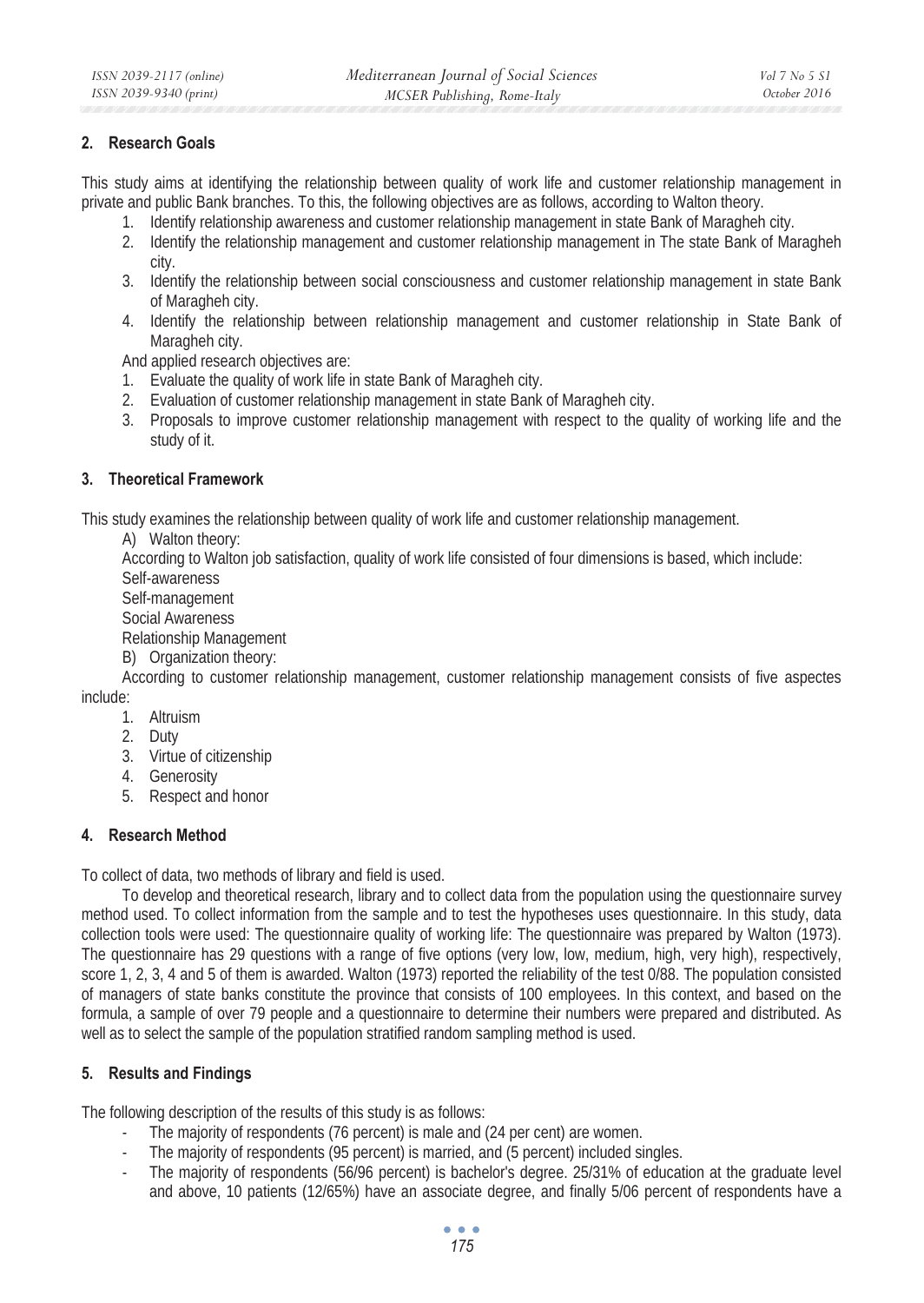high school diploma or low literate.

- The majority of respondents (44/3 percent) of respondents aged 26-35 years, 43% aged 36 to 45 years, 7/5 percent under 25 years and 2/53 percent have 46 to 55 years and above 55 years.
- The majority of respondents (44/3 percent) of respondents from six months to 15 years, 43 percent of 16 to 25 years, 7/5% less than 5 years of work experience and 2/53 have more than 25 years of service.

#### *5.1 Testing hypotheses*

The main hypothesis: the relationship between quality of work life of employees with customer relationship management

To test this hypothesis necessary after editing on the statements of the relevant variables significantly Pearson test was used. The results suggested that the quality of work life of employees with customer relationship management is a significant correlation Maragheh city state bank, which achieved a significance level (Sig = 0.000) less than R alpha ( $\alpha$  = 0.05) is, so the overall result is that the quality of work life better, customer relationship management as well as stateowned banks to be studied further. The overall result is that the quality of work life is better, as customer relationship management in state-owned banks to be studied further. The linear correlation between two variables, namely both simultaneously increase or decrease the intensity of correlation between two variables at intermediate level  $(r = 0.369)$ .

That means that the employees' quality of life is better, customer relationship databases Mdysryt studied the positive side was going.

#### **6. Discussion of Results**

According Sergey et al. (2001), quality of work life is defined as employees satisfaction with the diverse needs of the resource, activities and outcomes that result from participation in the work environment. Studies show that employees with high work life quality report higher levels of determining identity with the organization, job satisfaction, job performance and a lower level of job desertion and self-alienation. Employee satisfaction with the quality of work life is difficult that damage all organization employees, regardless of position or rank. Many models have been proposed for quality of work life that shows it has many factors; however, the use of Walton's model is more common. Walton defined the quality of work life in 8 factors, including a fair and adequate payment, secure and healthy working environment, extended human capabilities, integration and social cohesion in the work organization, provision of opportunities for continued growth and security, social involvement of work life, overall living space and law orientation in the work. Customer service and relationship management are crucial to attaining a sustainable competitive advantage in the marketplace. The motivation for companies to manage their customer relationships is to increase profitability by concentrating on the economically valuable customers while possibly "de-marketing" and discontinuing the business relationship with less valuable customers. A successful CRM system must involve all people, processes, and information technology associated with marketing, sales, and customer service. In this study, we used this model (Walton model) here. The aim of this study was to determine the relationship between quality of work life of employees of the state banks Maragheh city is. According to the results of the employee's perspective the quality of life of employees with customer relationship management is a significant and had direct. This means that whatever amount their quality of life is better, customer relationship management in state-owned banks Maragheh positive side sills. Subject quality of working life and its relationship with customer relationship management categories critical in organizations today. Finally, the customer relationship management has the capability to communications and decision-making required to provide constant and continuous, high quality and low cost to beneficiaries of the offer. As well as the sales force more time for sales and a surge increase the effectiveness of sales, response time and quality customer service to increase the marketing department allows issues and trends clients better understand the information. Customer relationship management as a new technology created by the combination of information technology, information systems and marketing are created can be organized in achieving their goals and enhance profitability help. Useful and appropriate strategies for client banks circuit. System CRM can help existing customers maintain and attract new clients are. In the banking system, our main focus has been, and in fact everything to seek the consent of attention and attract them. Client goals to strategy of managing customer relationships is realized.

# **7. Suggestions**

New proposals for the review of processes and engineering processes to improve customer relationship management in state banks should be considered. Banks without good design and process logic can achieve their goals. Banks must